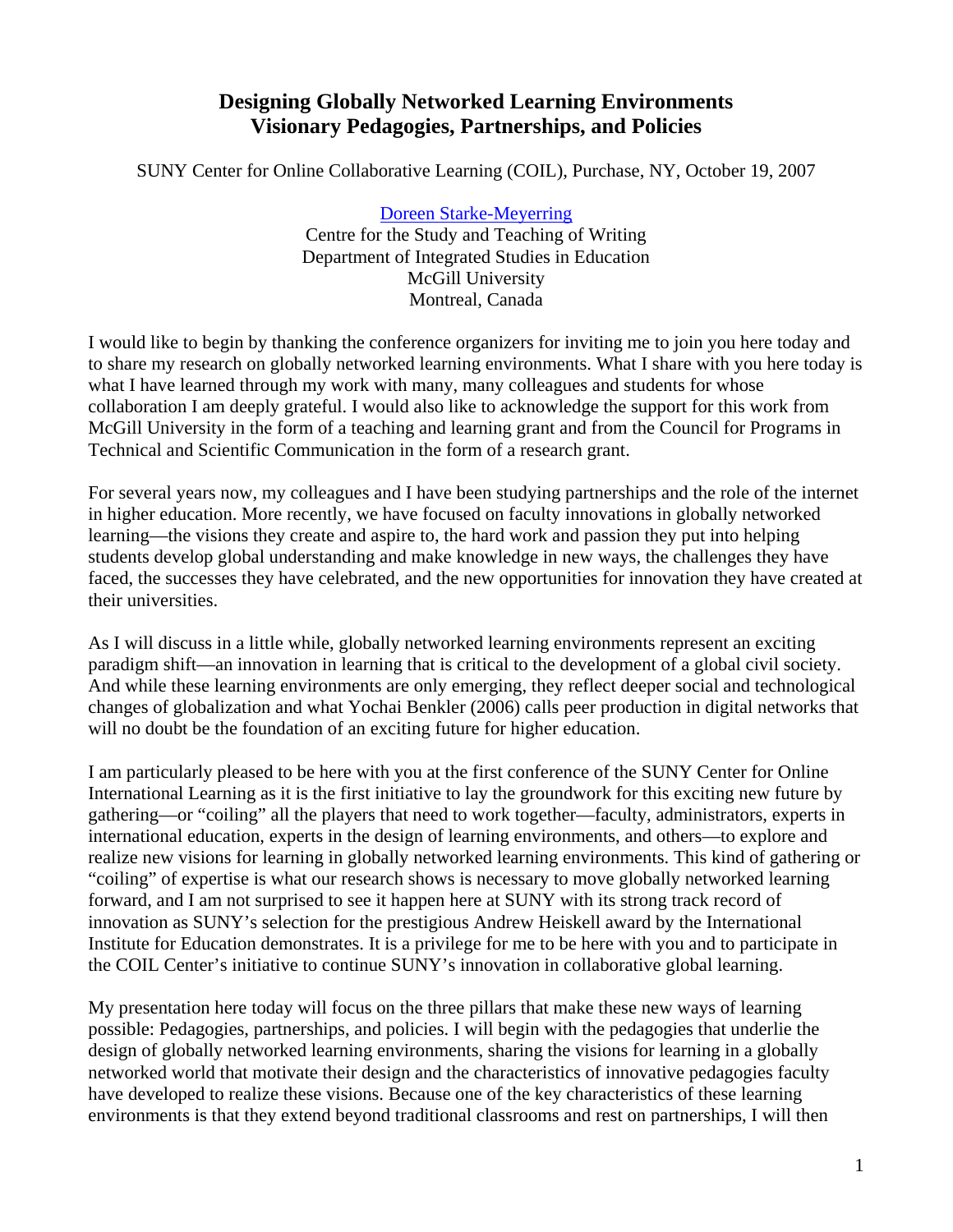briefly discuss what kinds of partnerships enable these learning environments. Finally, because GLNEs often extend across institutional and national boundaries and because they represent innovations, they also depend on innovative policies, which constitute the third pillar of GLNEs and component of my talk. Before I discuss the three pillars of globally networked learning, though, I would briefly like to share with you the guiding question that drives this research and the conceptual perspectives that inform this question.

## **Guiding Conceptual Perspectives and Question**

Conceptually, I have drawn on three interrelated theoretical perspectives to study, design, and understand GLNEs: perspectives of globalization, of technological change, and of pedagogy. Globalization is, of course, a highly contested concept—one that has been theorized from a myriad of perspectives laid out in hundreds of books published predominantly since the 1980s when the term came to be used more frequently (Scholte, 2006) and to take center stage in public debate. My purpose, of course, is not to reproduce this debate here today (for excellent discussions of the implications of globalization for education see Altbach, 2004b; Apple, Kenway, & Singh, 2005; Barrow, Didou-Aupetit, & Mallea, 2003; Basset, 2006; Breton & Lambert, 2004; Burbules & Torres, 2000; Carr-Chellman, 2004; Currie et al. (2003); Odin & Manicas, 2004; Peters & Besley, 2006; Sidhu, 2005; Stromquist, 2002; Suárez-Orozco & Qin-Hilliard, 2004). Rather, my purpose is to point out briefly some of the critical changes involved in globalization that call for new kinds of learning environments. For education, Marcelo Suarez-Orozco and Desirée Qin-Hilliard (2004), capture the significance of these changes aptly when they state that

*Globalization is generating changes of a magnitude comparable to the emergence of agriculture ten thousand years ago or the industrial revolution two hundred years ago. It will demand fundamental rethinking of the aims and processes of education.* (p. 14)

Briefly, what are some of these significant changes? Some researchers have suggested/ noted that there have been numerous phases in human social and economic development that could be described as forms of globalization. These were often tied to the development of new technologies, such as ships or airplanes that allowed for a more global distribution of production, especially by moving people and goods physically across large distances (Coatsworth, 2004; Jameson & Miyoshi, 1998). What is perhaps most significant about the current phase of globalization is that it affects not only the production and movement of goods, but—facilitated by the internet—also the global production and distribution of services, which in many countries constitute the largest sector of economic activity— in the United States, for example, more than 80% (U.S. Department of Commerce, 2002).

The consequences are that businesses have become increasingly transnational, operating across nations rather than between nations to take advantage of differences in production conditions, for example, in the form of labor costs, rights, and education or environmental, economic, and social regulations (Starke-Meyerring, Duin, Palvetzian, 2007). On the one hand, this change affects more people than ever, with most of them now working in globally distributed workplaces and teams and therefore communicating across multiple boundaries through an ever-changing set of digital communication technologies. On the other hand, global governing institutions, such as the WTO, have emerged to facilitate conditions for this globally distributed production, with many highly contested ripple effects for local communities.

Increasingly also a global civil society has begun to emerge to address these local ripple effects as well as the larger global social and environmental implications of globally distributed production, such as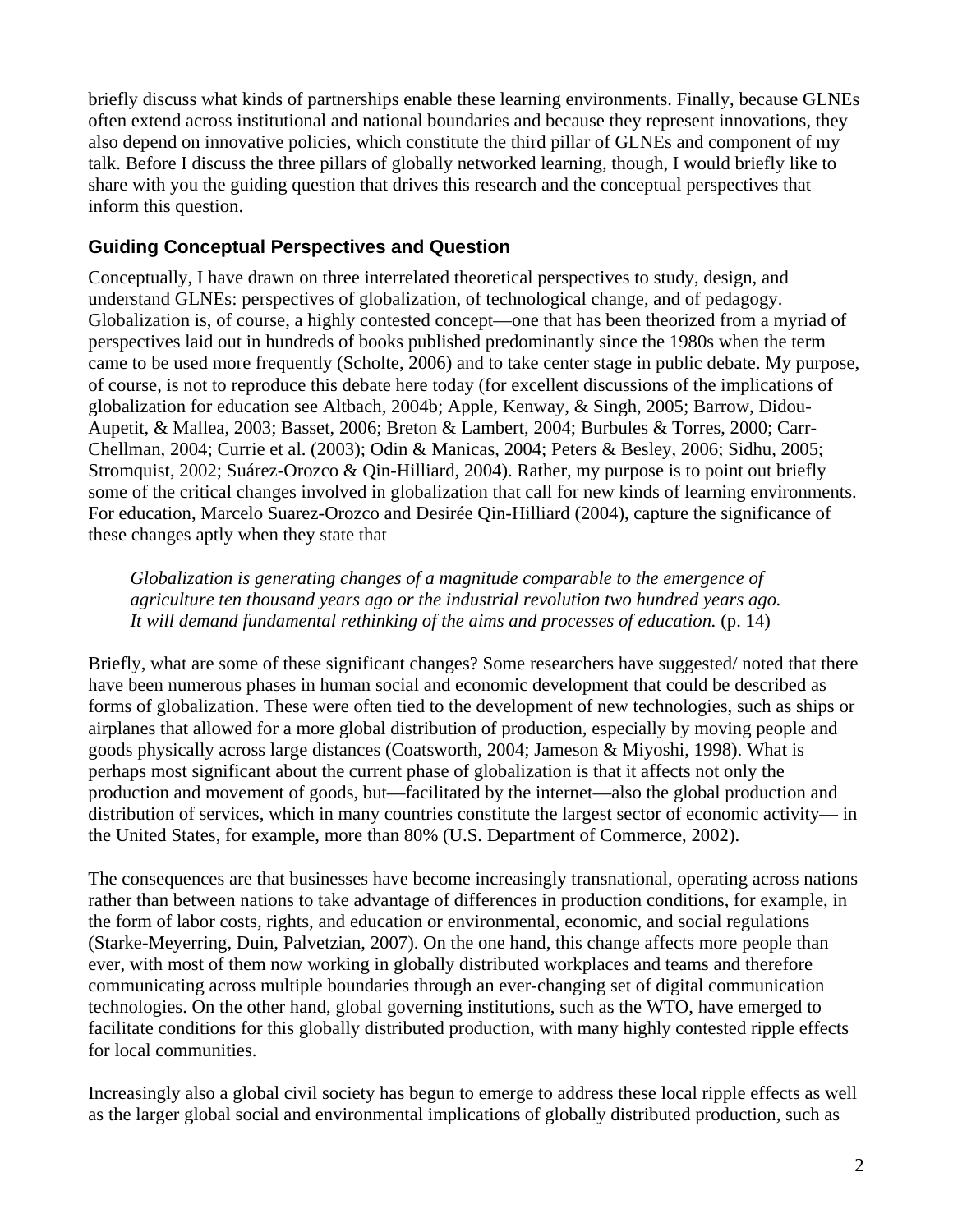new forms of global injustice and inequality or environmental crises. To deliberate and influence the shape globalization should take, civil society organizations or non-government organizations, for example, have increased in number from fewer than 10,000 before 1980 to more than 45,000 now (Union of International Organizations, as cited in Tapscott & Ticoll, 2003, p. 190). Like businesses, they increasingly operate transnationally—across nations rather than between, realizing that our most pressing problems—whatever their nature—economic, environmental, or social—are transnational and require transnational or global collaboration. Conceptualizing globally networked learning environments in this shift from traditional international concerns—those affecting the relationships between nations—to global concerns and the need for global collaboration in the shaping of an emerging global economic and social order, then, is a critical move in conceptualizing GLNEs if they are to prepare learners for the complexities of global work and citizenship.

Much of this globally distributed work, civic engagement, and collaboration happens in digital networks and therefore involves technological change and innovation. Yochai Benkler (2006) captures best what is at stake in this digital revolution toward networked production and collaboration when he notes that

*We find ourselves in the middle of a battle over the institutional ecology of the digital environment. …How these battles turn out over the next decade or so will likely have a significant effect on how we come to know what is going on in the world we occupy, and to what extent and in what forms we will be able –as autonomous individuals, as citizens, and as participants in cultures and communities—to affect how we and others see the world as it is and as it might be.* (p. 2)

As Benkler observes, these network technologies have great potential for institutional and business shifts toward peer production and internet-facilitated collaboration, shared knowledge making, and joint action across traditional boundaries—essentially the practices that characterize globally networked learning environments. They allow individuals and organizations to reach out to new networks, to build new relationships, and to reach for new opportunities for growth. However, for globally networked learning environments, we might take from Benkler the insight that these shifts emerge through a battle between traditional, established institutional practices and the new alternative practices enabled by digital network technologies. Often enabled through digital networks, globally networked learning environments therefore represent such an alternative that requires concerted institutional effort in order to understand and deliberate the changes involved and to nurture the innovation in the face of longstanding, habitual, normalized, and traditional practices around which organizational resources, processes, and values are currently organized.

For us as educators, perhaps the most critical question becomes how we address these changes with our students—how we help them and ourselves navigate, participate in, and shape these changes. While the influence of these changes on higher education and especially for the content of curriculum has been studied widely, it is John Dewey (1961), who reminds us that

*We never educate directly, but indirectly by means of the environment. Whether we permit chance environments to do the work, or whether we design environments for the purpose makes a great difference.* (p. 19)

Ultimately, therefore the question that has guided my work on globally networked is learning is this: **How do we as educators rethink and design learning environments in a globally networked world?**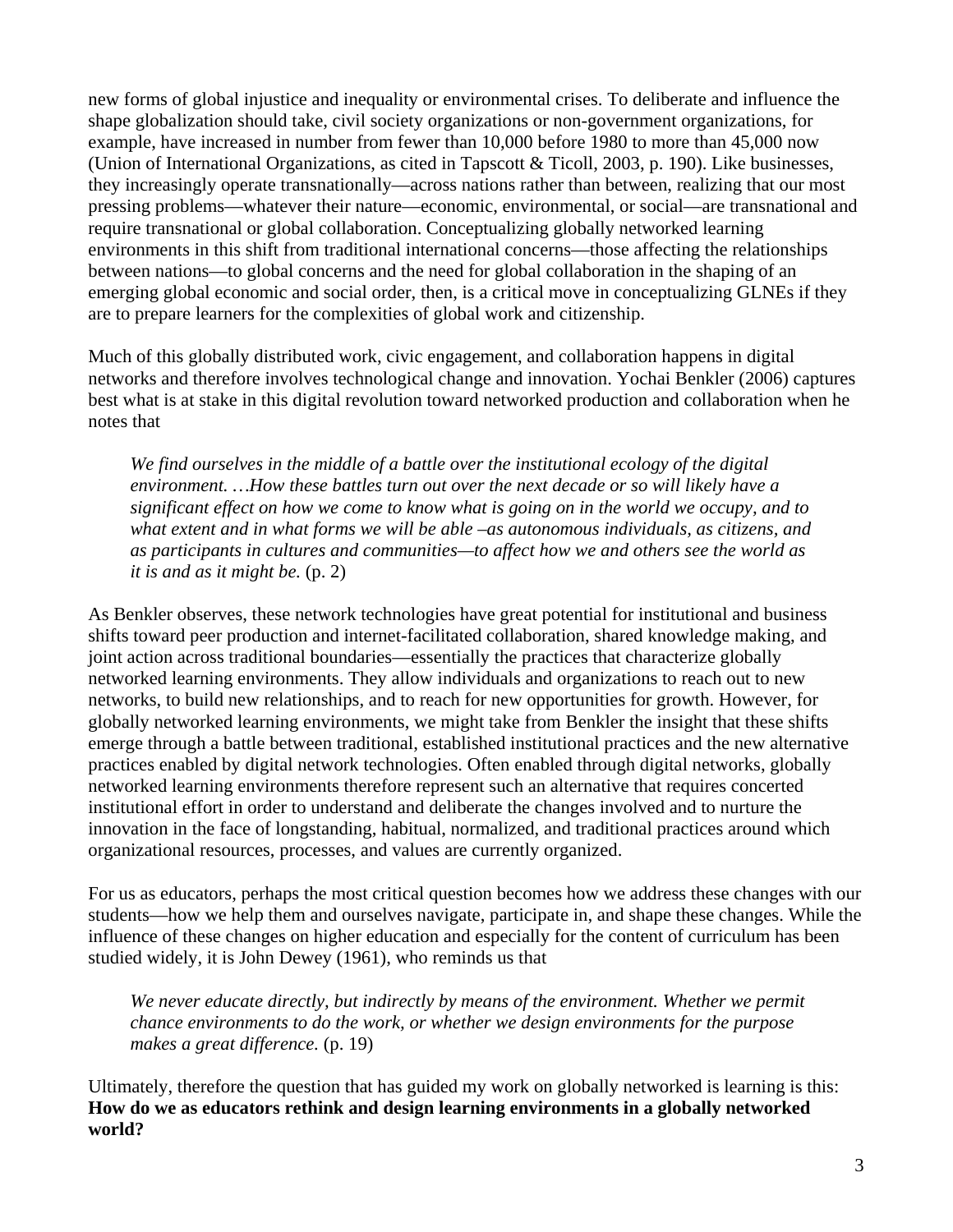As I will show now, seeking answers to this question takes us beyond traditional well bounded classrooms and requires attention to visionary pedagogies, partnerships, and policies.

## **Visionary Pedagogies**

Perhaps one of the most impressive findings of the research my colleagues and I have conducted on globally networked learning environments is the incredible pedagogical richness and creativity that characterizes them. I therefore hesitate to provide a definition that might normalize or limit the ways in which we understand these environments, but rather describe them based on the approaches that have emerged. From the research, it is clear that globally networked learning environments represent new visions of open and globally networked learning that extends well beyond the confines of traditional local classrooms. Instead of being limited to local classrooms, these learning environments link students to peers, instructors, professionals, experts, and communities from diverse contexts; challenge students to negotiate and build shared learning cultures across diverse boundaries; and provide students with new opportunities for civic engagement in a global context. Unlike traditional classrooms, these networked learning environments are not the domain of individual faculty, but rest on partnerships to engage faculty, programs, institutions, companies, civil society organizations, community organizations, or other entities outside of a program. Extending across institutional and often national boundaries, these partnerships also operate in blended policy environments. Finally, as innovations, they do not simply reproduce traditional pedagogical practices, but question traditional assumptions about learning and therefore call for visionary pedagogies, partnerships, and policies.

Given their nature as innovation as well as their embeddedness in highly contested technological and global change, GLNEs require careful attention to the vision that is to drive them. International education scholar Jane Knight (2000) captures this need for vision nicely when she calls on us as educators to consider what is at stake and to take a hindsight perspective, imagining looking back at our work 20 years from now:

*What achievements and values will be attached to internationalization—development, partnership, exploitation, solidarity, quality, commercialism, prosperity, homogenization, competitiveness, pluralism, advancement—when stakeholders and researchers of the future reflect on the past 20 years? Are we aware and alert to what the consequences of our actions might be? (p. 90).* 

Clearly, a vision that is focused on global trade in higher education markets will inspire very different pedagogies and learning environments than a vision that is designed to facilitate learning for collaborative knowledge making, building shared learning cultures across various boundaries, or civic engagement in the struggle for global justice.

What visions, then, drive globally networked learning environments and what pedagogies therefore characterize them? To provide some insights into this question, I will first briefly summarize some of the key visions that have emerged and then provide examples from my own work in developing such learning environments as well as early innovators who have contributed case studies to our forthcoming book on globally networked learning environments with Sense Publishers (Starke-Meyerring & Wilson, forthcoming).

## *Key Visions*

Perhaps one of the most prominent visions that drives globally networked learning, and one that also drives my personal commitment to this research involves enabling the active participation of learners,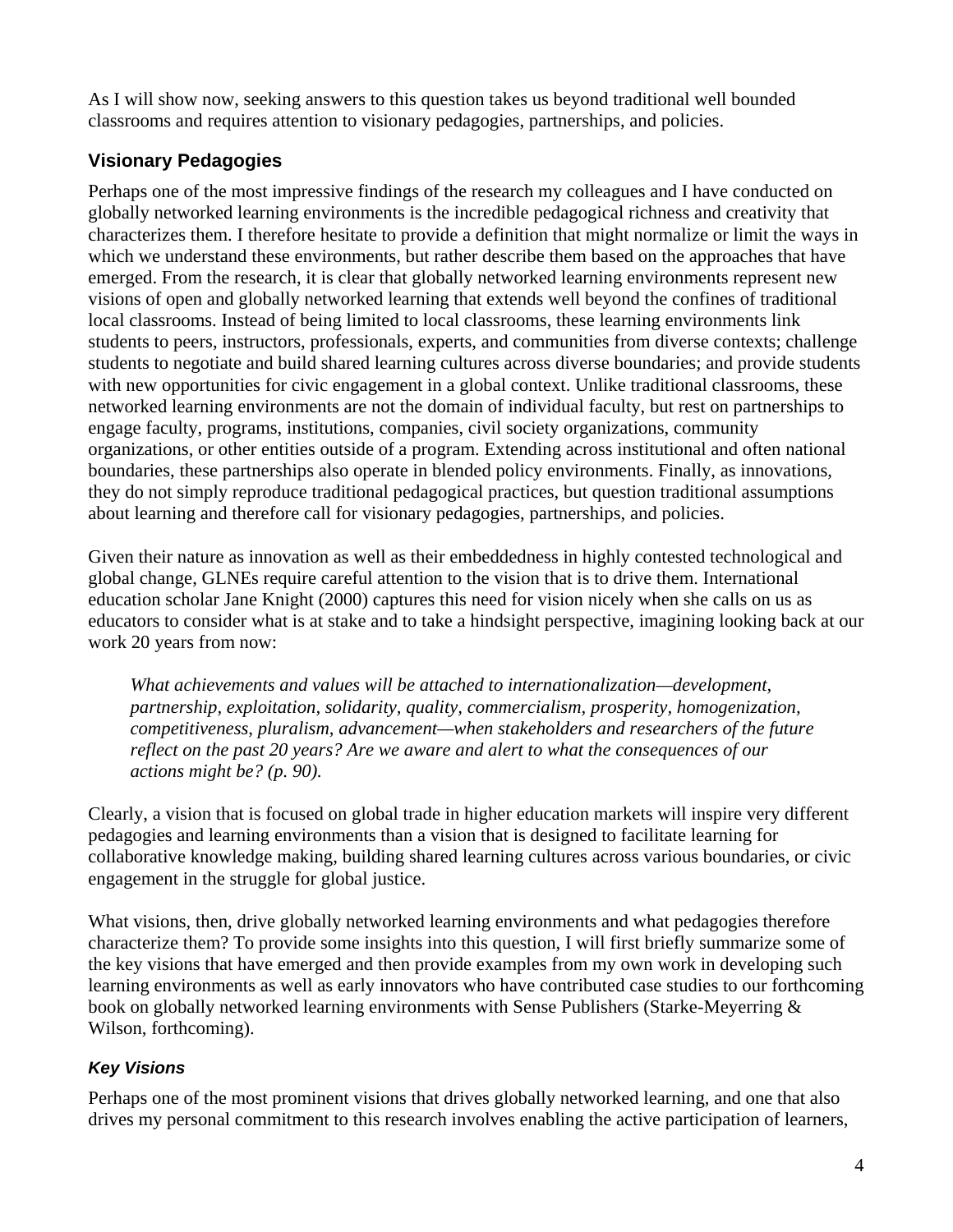faculty, and educational institutions as a whole in the processes of globalization—be that in the globally networked workplace or in the emerging global civil society. This participation requires citizens who can engage in robust deliberations of social change and collaborate across multiple boundaries to address emerging economic, social, and environmental challenges in their complex global-local interactions. This larger vision entails a number of related visions, including the need for developing new knowledge cultures, building shared collaborative learning cultures, developing intercultural understanding and critical literacies, facilitating faculty development for globally networked learning, and reaching out to new learners, citizens, professionals, and communities—in particular to those who have been marginalized and disadvantaged in the current processes of global and technological change.

The development of new knowledge cultures is at the heart of globally networked learning environments. As educational philosopher Michael Peters (2007) explains, "knowledge cultures are based on shared epistemic practices, they embody culturally preferred ways of doing things, often developed over many generations" (p. 23). GLNEs enable the development of new knowledge cultures because they redefine who is invited to contribute to the knowledge making process and to the questioning of assumptions, norms, values, and habitual practices. Learning environments that bring together faculty and students from diverse contexts provide new opportunities for asking critical questions about what knowledge is legitimized, or in Michael Apple's (2004) words, "where knowledge comes from, whose knowledge it is, what social groups it supports, and so on" (p. 13). They invite new participants for questioning habitual and culturally bounded ways of knowing or what Apple calls "commonsense interpretations" that make our world with all of its practices, politics, and power relations become "*tout court*, the only world" (p. 4). It is this questioning of commonsense, culturally bounded assumptions, habitual and normalized ways of thinking, knowing, doing, writing, speaking, and engaging with others that globally networked learning environments facilitate. In Benkler's (2006) words, globally networked learning environments are part of a new institutional ecology that allows us to understand and "affect how we and others see the world as it is and as it might be"  $(p. 2)$ .

Related to this vision for new knowledge cultures are visions for building shared collaborative learning cultures across multiple boundaries—oftentimes in digital networks. These are learning cultures that are culturally rich and distributed, bringing together the regularized, habitual daily practices and values of diverse participants situated in different contexts where these practices arise and are shaped (Starke-Meyerring  $&$  Andrews, 2006; forthcoming). They allow students to learn to appreciate the complex identities of individuals, to put inquiry before rash judgments, to negotiate diverse ways of knowing in order to build shared ways of learning and knowing with each other that bring out the best and fullest contributions in all members. By interacting with diverse ways of knowing, diverse perspectives, and cultural identities, students in GLNEs also have new opportunities to understand and critically examine the ways in which their own identities, ways of knowing, and daily practices are rooted and shaped by the social, cultural, and political conditions of their lived experience.

Naturally, globally networked learning environments make these new opportunities available not only for students, but also for faculty, making unprecedented opportunities for faculty development across institutional and often national boundaries another critical vision faculty and institutions pursue in developing GLNEs (Starke-Meyerring & Andrews, forthcoming). Because GLNEs rest on partnerships for shared learning cultures, they often involve extensive discussions among the partnering faculty of pedagogy, sharing and negotiation of course designs, the rationales underlying those designs, the ways in which pedagogy is shaped by institutional and other local policies and practices, and much more.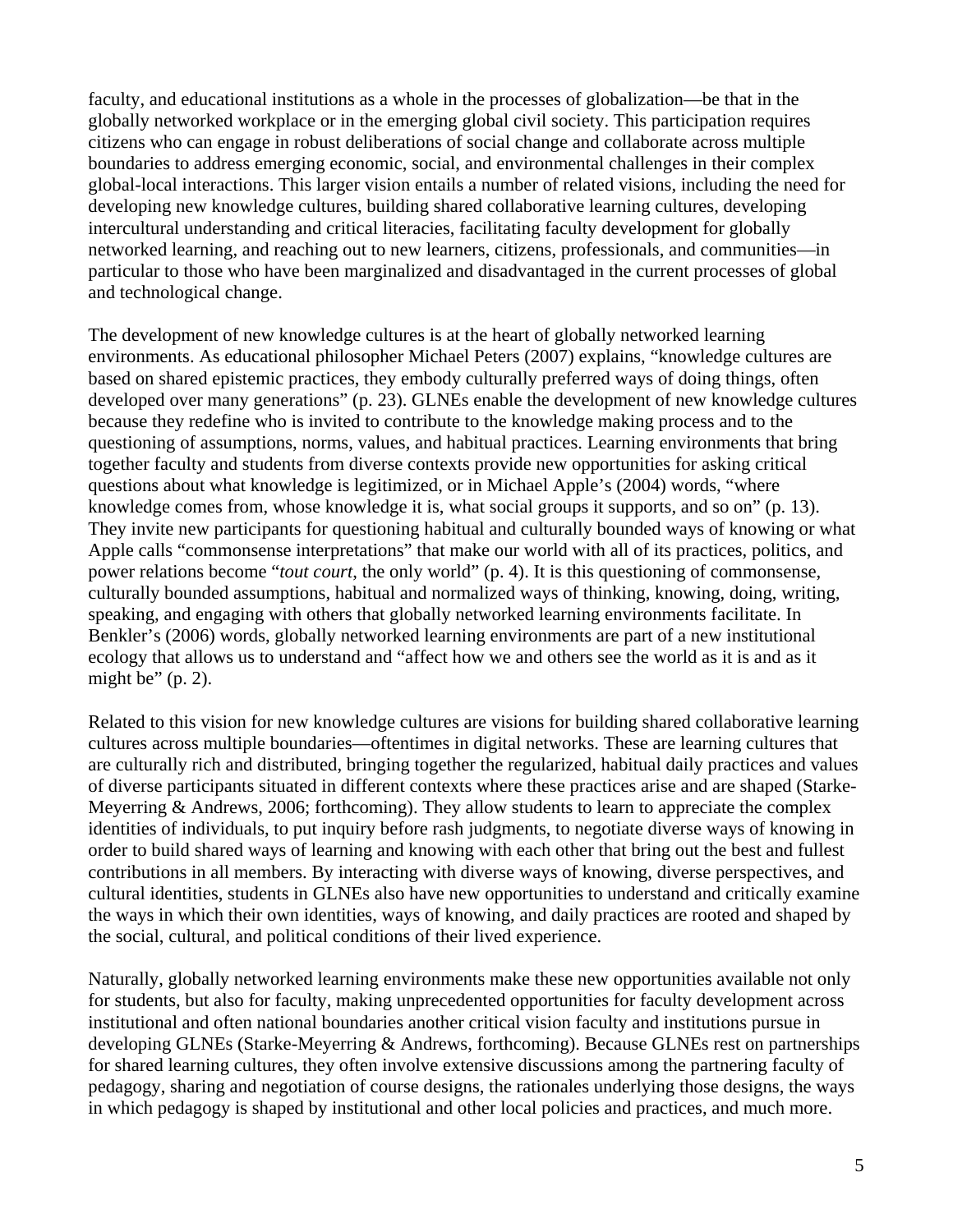Finally, because they involve partnerships across institutional and national boundaries, GLNEs enable outreach to new student populations, citizens, professionals, and communities, especially those at the margins. They allow universities to build relationships and connect with new networks of students and other stakeholders. In this way, GLNEs are not merely about reproducing existing practices and interactions with existing stakeholders, but they represent new opportunities for growth not only for students and faculty, but also for institutions as a whole.

#### *Examples of Visions for GLNEs*

These visions are reflected in various ways in the globally networked learning environments that are beginning to emerge (Starke-Meyerring & Wilson, forthcoming).

TyAnna Herrington, for example, co-founded the Global Classroom Project (Herrington & Tretyakov, 2004, 2005; Herrington, forthcoming), a networked learning environment for graduate and undergraduate students in a course on digital communication at the School of Literature, Communication, and Culture at the Georgia Institute of Technology and in English courses at the Russian Academy of Sciences, the European University at St. Petersburg (Russia), Volgograd State University (Russia), and the Blekinge Institute of Technology, Karlskrona (Sweden). Piloted in 2000 after a Fulbright exchange at the European University in St. Petersburg, the partnership is designed to provide an experiential learning environment for intercultural digital communication. So far, more than 500 students have participated in this initiative. As Herrington notes, facilitating the active collaboration among the students is the main focus of the course as it is through this collaboration that students learn to invite and negotiate multiple perspectives on their taken-for-granted assumptions and on the normalized representations of world conflicts they encounter in their daily media experiences. As Herrington notes in a personal interview, "the partnership allows students to experience intercultural digital communication; it provides a forum for them to learn how to develop a critical cross-cultural literacy through negotiating multiple perspectives. This is something that cannot be taught; it can only be learned and must be experienced."

A similar project, the Transatlantic Project, connects faculty and students in technical communication programs in the United States (the University of Wisconsin-Stout and North Dakota State University with students and faculty in translation programs in Europe, including the Université Paris 7 (France), the Hogeschool Gent (Belgium), the Handelshøjskolen i Århus (Denmark), the Universität Graz (Austria), and the Università degli Studi di Trieste (Italy). Initiated in 1999 by Bruce Maylath, then at the University of Wisconsin-Stout, and Sonia Vandepitte of the Hogeschool Gent, the partnership originally linked students in their two courses through an electronic collaboration project in which students learn to examine the underlying cultural assumptions of their own texts through writing and translation. The project now connects 13 instructors and 200-300 students at seven universities in Europe and North America in a given semester. As Bruce Maylath notes in a personal interview, the value of the partnership is the collaborative work of students: "The value of this partnership is what happens in-between; it's the commentary between the students—what the students learn from each other about their cultures and lifestyles."

Other learning environments rely on technological support as well to bring together students and instructors to examine dominant and marginalized identities in ways that are otherwise difficult to achieve. Brian Fitch, Alex Kirby, and Lousie Greathouse Amador, for example, developed a partnered learning environment in which they have brought together indigenous and non-indigenous students from the University of Wisconsin-Stout, USA; University of South Dakota-Vermilion, USA; Benemémerita Universidad Autónoma de Puebla, Mexico; and First Nations University of Reginia,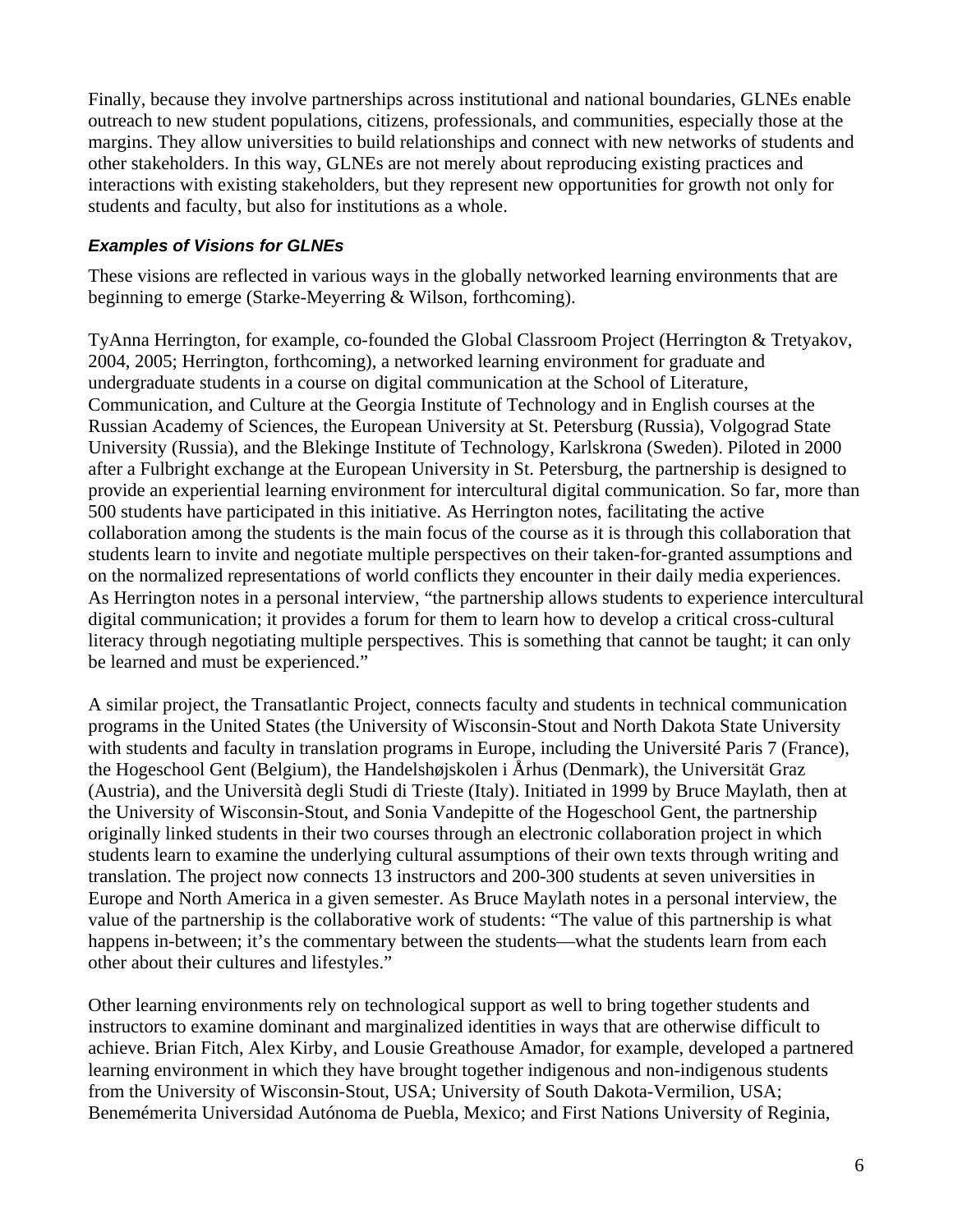Saskatchewan, Canada in an undergraduate indigenous studies course. As the authors explain, through their dialogue in this networked learning environment, students experience the ways in which their interpretations of cultural texts are locally situated and rest on unexamined assumptions that are being called forth and reshaped through the dialogue with peers who contribute their diverse rich cultural experiences and perspectives to the joint project of making meaning of cultural texts. As a result, students developed confidence in their ability to engage in cross-cultural encounters and address issues of marginalization.

Issues of confidence are also at the heart of a project described by Du-Babcock and Varner in their cross-cultural business communication project between students at the City University of Hong Kong and at Illinois State University facilitated through digital technologies and videoconferencing. As Du-Babcock and Varner note, for Chinese students as nonnative speakers in an English dominated global business world, the confidence they developed in working through miscommunication with their native English speaking peers was particularly important for their future as confident participants in global business negotiations. Accordingly, for Du-Babcock and Varner, a key goal of their GLNE was to "provide … [students] with a "hands-on" experience that would directly expose them to the intercultural environment."

Globally networked learning environments can also extend beyond courses to include entire programs, such as the joint degree program between the Humanities and Technical Communication Department at Southern Polytechnic State University in Marietta, Georgia, and the E-Commerce Department at Northeast Normal University (NENU) in Chanchung, China. NENU had contacted the SPSU Department with a request for technical communication program development based on the Web presence of the Technical Communication Department, its reputation, its program description, and the international expertise of its faculty. Specifically, the E-Commerce Department, which also offers a Bachelor's program in English, wished to offer a joint Bachelor's degree program in technical communication, a field that is not yet common in China. As partnership co-developers Ken Rainey, Herb Smith, and Carol Barnum note, their partnership pursued a number of goals both for globally networked learning and for departmental growth: "The primary motivation of both universities for creating this program is to build a shared learning culture between diverse students, faculty, and institutions in support of the development of technical communication in China. In addition, there are other more practical benefits for SPSU that include a substantial increase in our undergraduate enrollment in technical communication and increased revenue for our programs."

Not all networked learning environments, however, require extensive linkages across national boundaries to address issues of globalization. As James Dubinsky at Virginia Tech notes, the classroom learning environment can also be meaningfully extended to include local community organizations such as the YMCA. Dubinsky explains the ways in which his undergraduate proposal and report writing class is networked with the local YMCA in an effort to secure funding for the community organization's work in assisting and facilitating the integration of an increasing number of immigrants into the local community. Through this networked project, the students not only learn about the rhetorical work of grant proposals in mobilizing people and organizations to effect change in their community, but also develop leadership abilities through civic engagement as they address the lived experience of immigrants in their local communities and thus directly address issues involved in globalization.

Civic engagement in a global context is also central to the vision articulated by Robin Crabtree, David Sapp, José Malespín, and Gonzalo Norori, who unite with other colleagues and administrators on their campuses at Fairfield University in the United Statues and the Universidad Centroamericanana de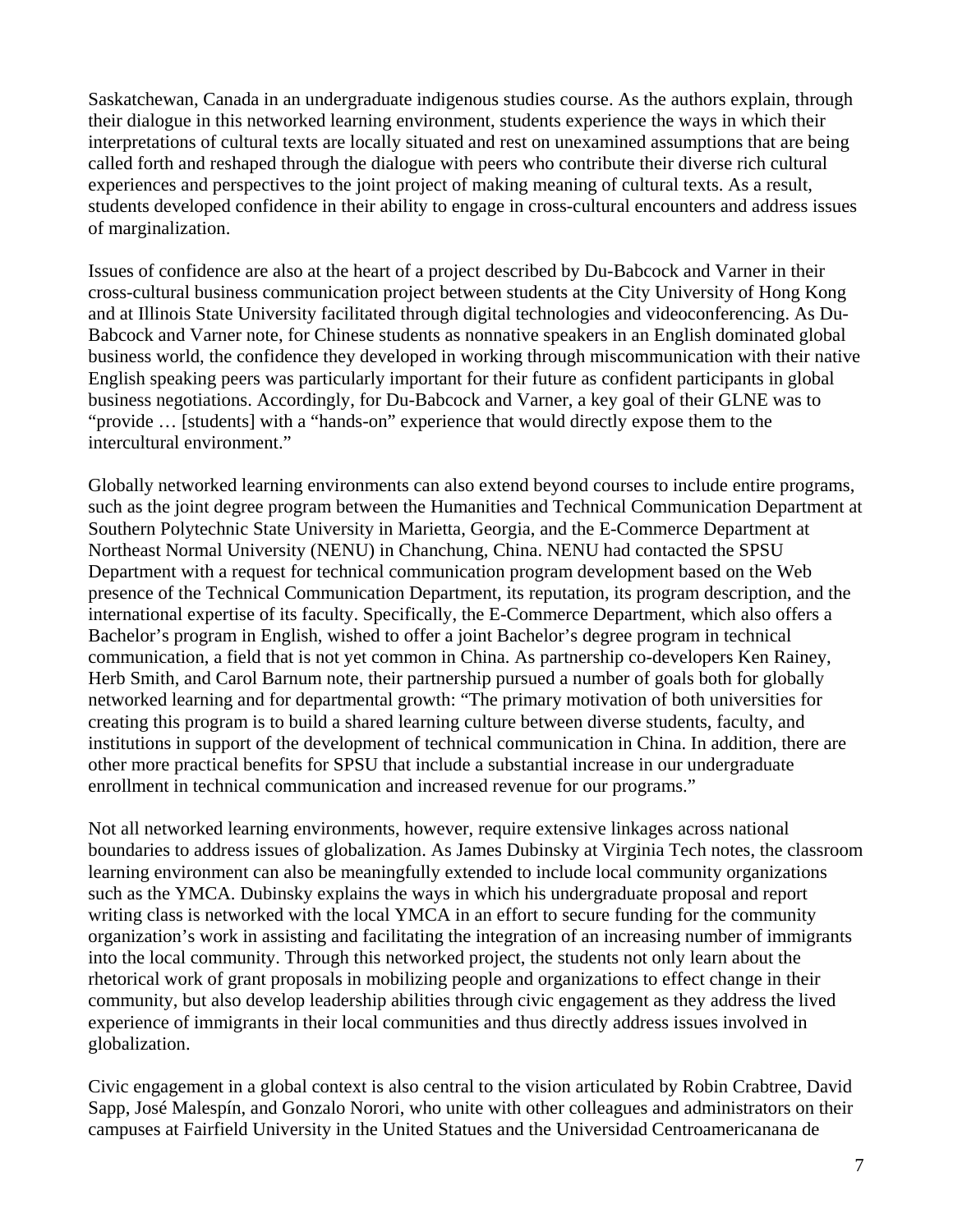Nicaragua around their university's social justice mission to develop globally networked learning environments at the course and program level as well as in other areas. As these program co-developers note, their vision is "to build international competency and awareness for our students, ourselves, and our institutions; to create meaningful partnerships with colleagues in developing countries; to engage in democratic research practices; and to enact more just and equitable global relations." Designed around a social justice mission, the partnership includes faculty development, faculty and student exchange, shared course projects in cooperative media production and web design, as well as the beginnings for a joint Master's degree in Communication Studies with plans to include future partners in Guatemala and El Salvador. In line with the universities' shared social justice mission, the networked learning partnership has already provided opportunities for US students to participate in civic engagement projects in poor Nicaraguan communities and conversely for Nicaraguan students to learn with their US peers in similar projects in poor communities in US cities, thus allowing faculty and students to learn together as they address social and economic inequities in the context of globalization.

Despite their richness, creativity, and diversity, the pedagogies underlying these learning environments exhibit a number of shared characteristics. First, these networked learning environments are systematically designed to realize particular visions for learning in a globally networked world, e.g., learning how to negotiate and build new knowledge cultures, develop shared collaborative learning cultures, develop intercultural understanding and critical literacies. In other words, in GLNEs, this kind of learning is not left up to chance; rather GLNEs are designed specifically and systematically to facilitate learning for global work and citizenship. Second, for this purpose, such learning environments are globally networked in that they extend beyond the confines of local classrooms. Third, as some of the faculty mentioned, intercultural understanding, becoming aware of the culturally boundedness of one's ways of knowing, and negotiating diverse ways of knowing are difficult to teach, but rather must be learned through active participation. GLNEs therefore tend to allow for experiential learning opportunities. Fourth, these experiential learning opportunities in global digital networks tend to be systematically integrated into the subject-specific curriculum of a course, allowing for ways of transborder knowledge making in a discipline or across disciplines that were previously impossible. Fifth, GLNEs make learning for global work and citizenship a part of the curriculum for *all* students. In GLNEs, this kind of learning is not considered a separate add-on experience only for the 0.2 % of undergraduate students who participate in study-abroad programs (Altbach, 2004a). Finally, GLNEs link local with global learning in the curriculum rather than separate these learning experiences into regular local curriculum and separate international or other community experiences. Instead, GLNEs help students and faculty make the connections between the ways in which local communities increasingly affect each other, influence global decision making, and in turn are influenced by global decision making.

### **Visionary Partnerships**

GLNEs require robust partnerships or even partnership networks to enable and sustain them; by definition, they cannot exist without them. Partnerships are therefore one essential characteristic that makes GLNEs different from many traditional classrooms. And yet, developing the partnerships that enable and sustain such partnerships is a new task for many faculty, who rarely have opportunities for developing the capacity to build such partnerships.

Even at the institutional level, sustainable partnerships have been slow to emerge. As Simon Marginson (2004) notes, without visionary partnerships, early efforts at globalizing learning in higher education have failed. As Marginson (2004) shows, in an effort to tap into global higher education markets, hundreds of millions of public and private dollars have been invested in large e-learning initiatives such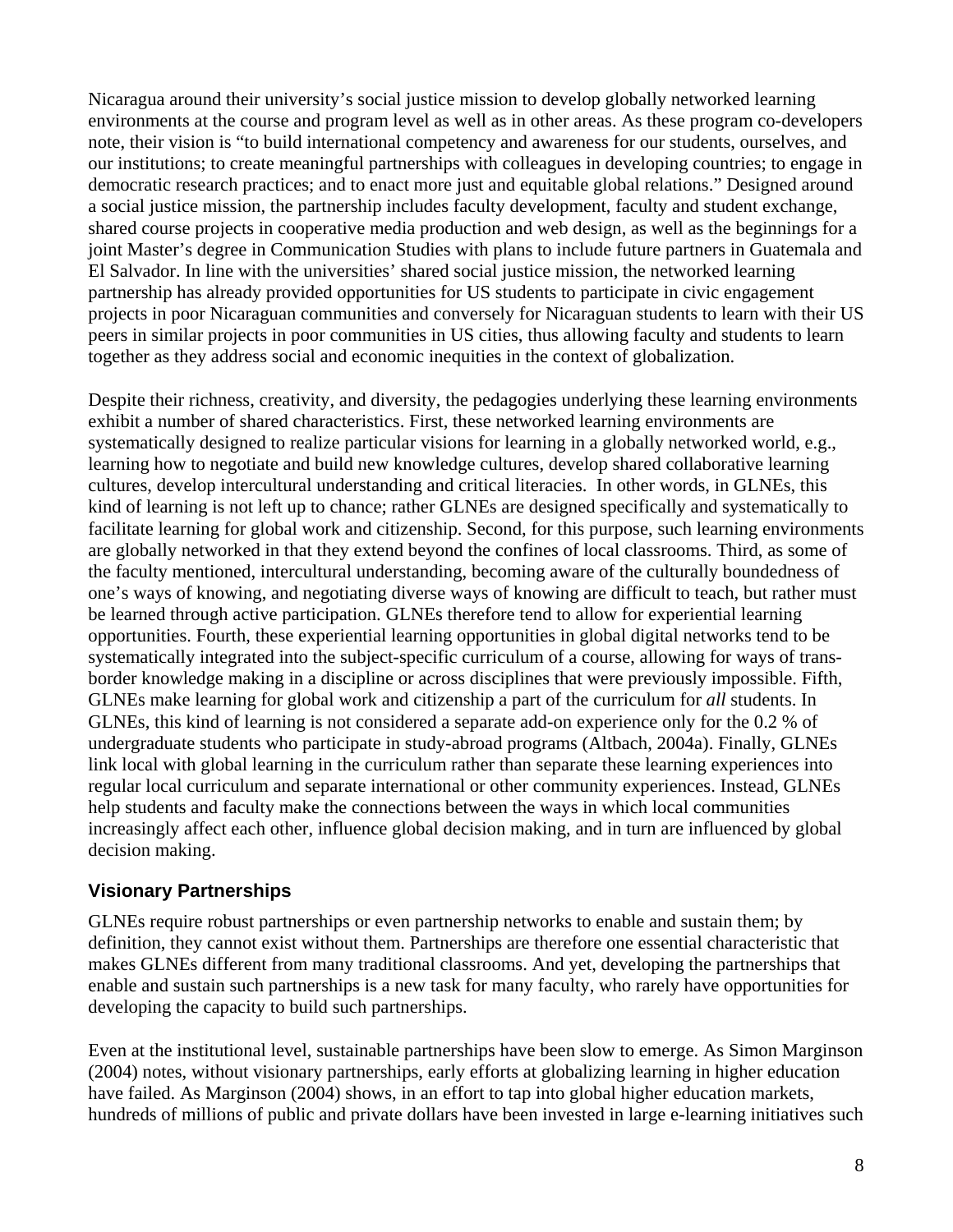as the UK e-university (62 million pounds), Fathom (\$25 million initial investment), Cardean University(Carnegie Mellon, Stanford, Columbia, London School of Economics and Political Science, and University of Chicago business schools with \$100 million initial investment), and others that have since been closed down or are struggling to survive. Typically, according to Marginson, early initiatives lacked technological infrastructure, innovative pedagogies and visionary partnerships built around cultural respect, mutual benefit, and shared leadership. Without such partnerships rooted in equality and reciprocity, Marginson argues, curricula remained monocultural and monolingual, lacked sensitivity to local contexts and needs, and overlooked power asymmetries.

Power asymmetries and the need for shared leadership and equal participation and contribution have been key concerns for faculty who have built sustainable partnerships for their GLNEs. Herrington (forthcoming), for example, is very aware of this need, which for her also includes attention to power imbalances and stereotypes of dominance possibly ascribed to some participants because of their national affiliation. Without partnerships characterized by mutual respect, equal contribution, and cultural sensitivity, faculty will find it difficult to develop a shared instructional culture, which is not only necessary to facilitate learning in a GLNE, but also to model and facilitate ways in which students can learn how to build such a shared learning culture themselves (Starke-Meyerring & Andrews, 2006; forthcoming).

GLNEs also bridge institutional and national contexts with different policies, practices, expectations, laws, and infrastructures. Negotiating and bridging such differences across these boundaries is not only a time-consuming task, but also one that requires trust, patience, openness, commitment, and mutual inquiry into the practices, resources, assumptions, values, and beliefs of all partners. Partnerships that enable and sustain GLNEs therefore require thoughtful mutual engagement, discussion, the building of trust, respectful negotiation of a shared vision, approaches, and practices, as well as a deep understanding of institutional and technological constraints and conditions under which all partners work.

### **Visionary Policies**

GLNEs and the partnerships that sustain them depend on visionary policies that support them as mission-critical innovations within and across their institutions. This need for visionary policies results from a number of circumstances. To begin with, because they extend across institutional and other boundaries, GLNEs operate in different policies environments. In inquiring into each other's policy environments and the ways in which they enable or constrain teaching and in explaining these policy environments to each other, partners become more aware of their own policy environments and encounter more opportunities for innovation and alternative practices. At the same time, in working to build a shared learning culture, they may encounter policies, such as for example assessment policies, that may be contradictory across locations and require thoughtful negotiation.

Moreover, as a pedagogical and often also technological innovation, GLNEs tend to emerge from the grassroots. As Benkler (2006) notes, at some level, digital network technologies introduce new opportunities for individual decision making and action. In the case of faculty, digital technologies enable new opportunities for making connections with other colleagues, learners, professionals, activists to extend their learning environments across national, cultural, institutional, and other boundaries. This grassroots nature of GLNEs is important because GLNEs require intensive collaboration, commitment, and trust among partnering faculty to negotiate a shared learning culture and to facilitate the daily work across institutional, national, and other boundaries. Such partnerships therefore cannot be imposed top down, but must be developed by faculty themselves or at the very least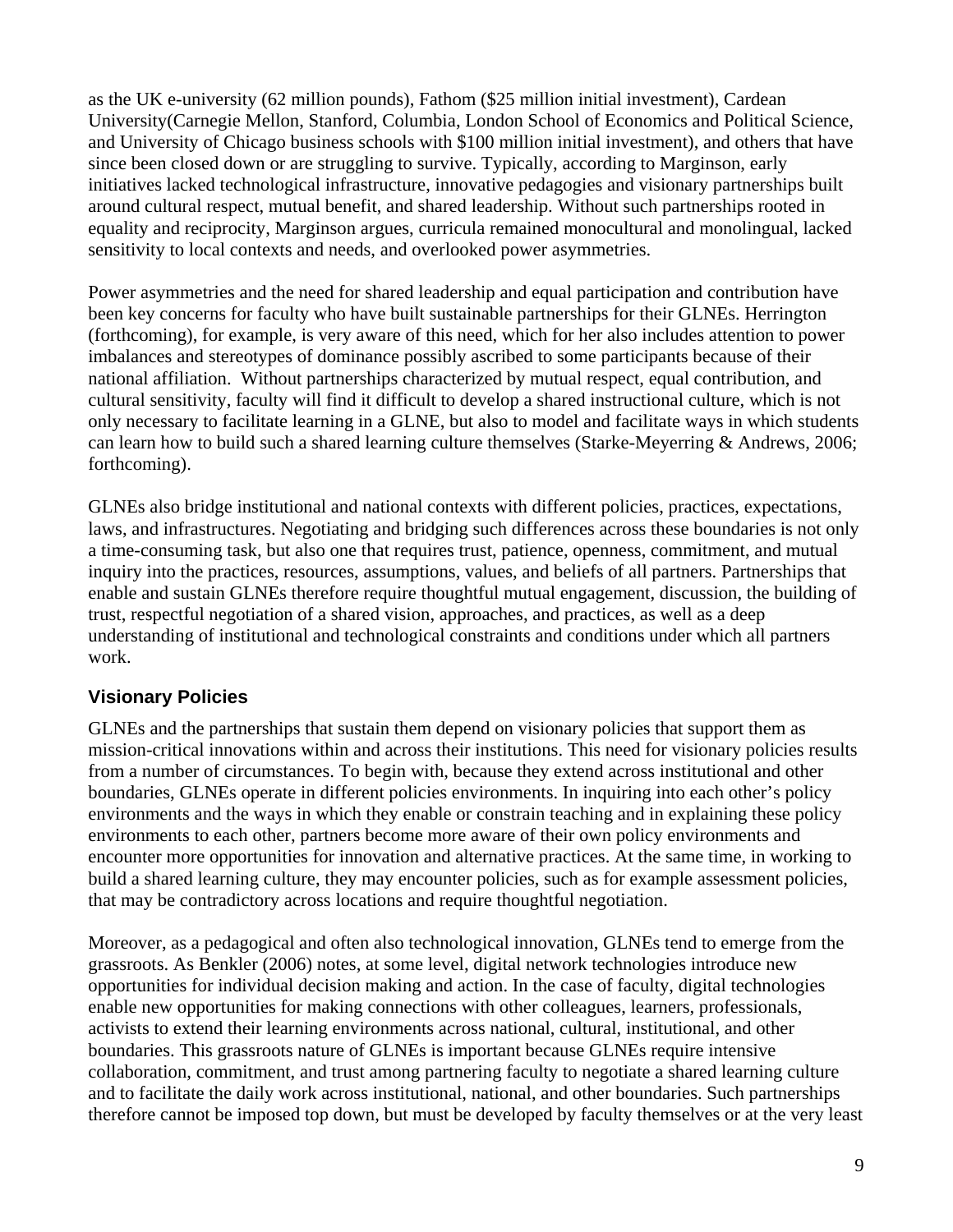with considerable faculty involvement. As Herrington and Tretyakov (2005) infer from their work with their Global Classroom Project, "recognizing that the budding project began at a grassroots level is essential to understanding its nature and its development. Many international or inter-institutional projects begin with a cooperation agreement signed by the heads of two institutions and slowly wither for lack of enthusiasts willing to work along lines directed by others" (p. 268). This grassroots theme of innovation has been noted as a critical characteristic of innovations in organizational innovation theory as well. Drawing on his more than 40 years of experience in technology and innovation management, including more than 20 years at 3M, Gus Gaynor (2004), for example, notes that most innovation happens at the grassroots level or at the fringes of organizations, where established, habitual, and regularized practices have the least hold on innovators and are the least likely to bend innovations into established practices. One of the challenges for organizations is to identify, support, and systematically encourage these innovations.

This support is critical because as innovations, GLNEs present numerous challenges to faculty working to implement them amidst established practices, processes, and structures (Palvetzian, 2005; Starke-Meyerring, Duin, Palvetzian, 2007). For example, working across institutional, national, and other boundaries, faculty must work through often contradictory national policies, such as privacy, copyright, and censorship policies. Moreover, they must negotiate a myriad of different institutional practices and policies such as institutional learning assessment policies and evaluation procedures. In designing their shared learning environment, faculty also undergo an intensive faculty development process as they explain and negotiate each other's pedagogical approaches to facilitate their pedagogical visions and implement their pedagogy on a daily basis. Building the necessary trust is particularly difficult when resources to fund critical face-to-face visits are lacking.

At the same time, faculty struggle with technologies that are not designed for building shared learning cultures across institutional contexts, but that defy international and inter-institutional collaboration. Furthermore, as they develop and implement their innovative shared pedagogies, partnering faculty face institutional performance evaluations that reflect the status quo and discourage innovations. Questions on teaching evaluation forms, for example, reflect performance indicators rooted in the values and assumptions of traditional classroom-based teaching and may not be very relevant to capturing the innovative learning, new ways of making knowledge, and intercultural understanding aimed for in GLNEs. In addition, support infrastructures and resources tend to be organized around traditional, habitual practices of learning, providing little integrated support for GLNEs. All of these challenges add up to large time investments on the part of innovators, reflecting Gaynor's (2004) observation that "innovation … is not accomplished from nine to five. It's not accomplished without risks to personal careers. It's all about having the courage to introduce change. … Innovators do not live in the organization's comfort zone" (p. 5).

For institutions, however, these challenges involved in innovation raise another critical question—that of retention. Faculty who develop GLNEs are often some of the most innovative faculty on their campuses and are driven by pedagogical visions rather than comfort. As the need for innovation in the context of global and technological change becomes more pressing, they will likely be attracted to institutional environments that support their innovation.

These challenges accompany GLNEs because they enable alternative practices and reach out to new student populations and build new relationships and networks. Because they are not focused on reproducing established institutional practices, they present—in Benkler's (2006) words—opportunities for new institutional ecologies. In organizational innovation studies, such innovations have been called "disruptive innovations" (Christensen, 1997; Christensen, Anthony, & Roth, 2004) because they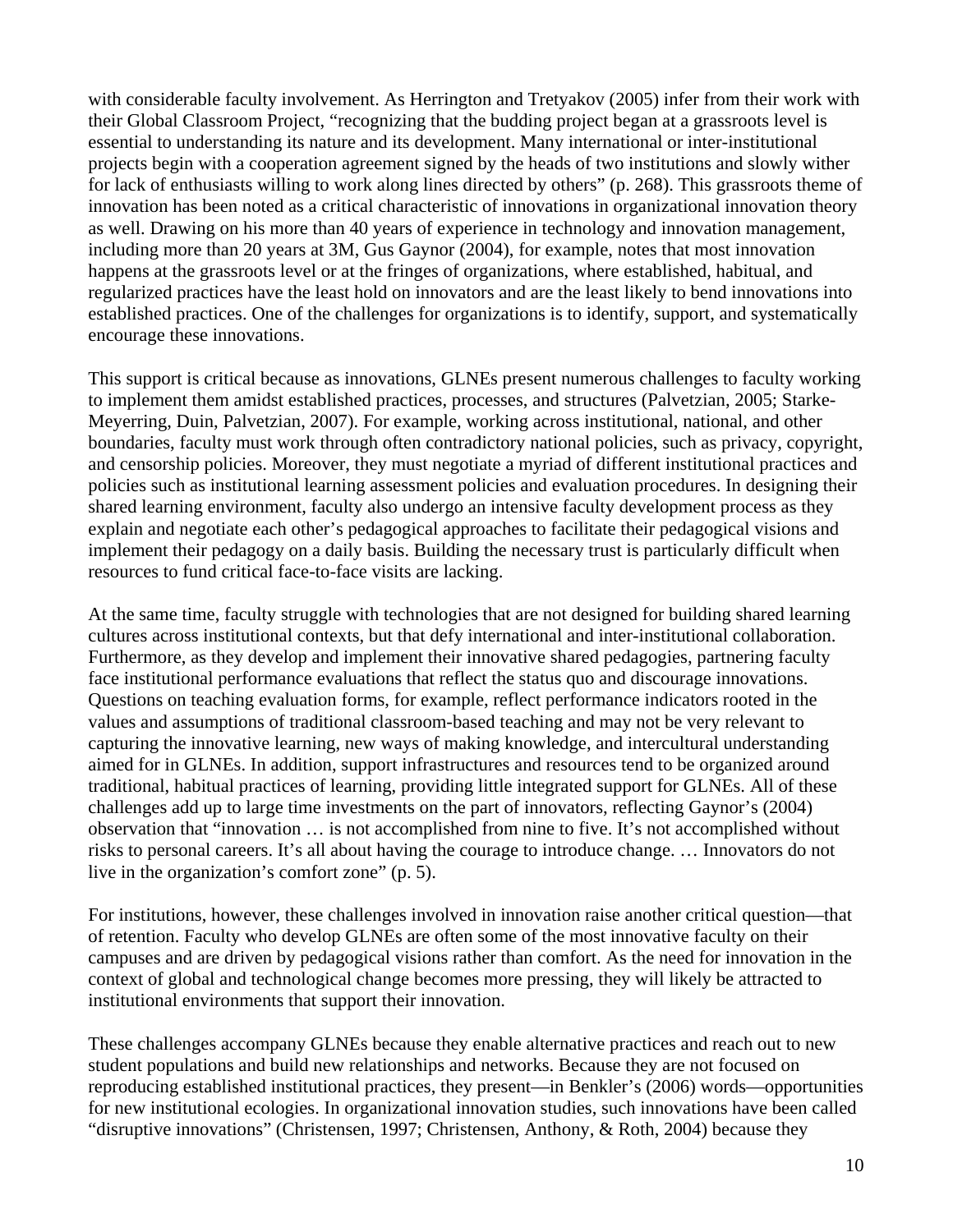represent new growth opportunities in new ways. According to business innovation researcher Clayton Christensen (1997), for large incumbent organizations, these kinds of innovations can be particularly challenging to handle because the organization's resources (available means in an organization), processes (the habitual practices, policies, and procedures involved in getting the daily work of the organization done), and values (the criteria according to which resources and processes are regulated) are focused on innovations that sustain existing practices. Disruptive innovations, however, require the rethinking of resources, processes, and values to support these innovations and the growth opportunities they present.

This gap between the organization of existing resources around established practices and the pedagogical visions advanced in GLNEs is perhaps most visible in the current organization of resources and processes of many higher education institutions. While GLNEs systematically and consistently integrate global learning into local classrooms and program curricula and would need integrated support, institutional resources and processes tend to be organized around a split between local classroom learning and separate or "add-on" international study or "study abroad" programs. Yet, for GLNEs, faculty depend on the integrated expertise of international program experts, instructional technology and design experts, faculty development experts as well as on integrated resources to facilitate the systematic integration of local and global learning.

What policies, then, enable and sustain innovative pedagogies and partnerships for GLNEs? Visionary policies for GLNEs are those that support globally networked learning as a mission-critical innovation. As such, they foster the systematic integration of local and global learning by facilitating an integrated support infrastructure focused on innovation, a support infrastructure that integrates the expertise of faculty, administrators, international program experts, learning technology experts, instructional designers, legal services, faculty development experts, and others. In many ways, visionary policies for GLNEs are those that build cross-functional local infrastructure networks to overcome the silo effects that often characterize infrastructure designed around the separation of local and global learning. Moreover, visionary policies provide faculty with opportunities to develop leadership and partnership capacity. Such policies also facilitate faculty retention and the integration of GLNEs into local institutional contexts. Perhaps most importantly, these policies provide sufficient flexibility for innovation and experimentation beyond the status-quo.

### **Concluding Remarks**

What, then, makes global learning environments, partnerships, and polices visionary? Based on our work with faculty so far, we have identified these characteristics of visionary global learning environments: They tend to extend beyond global trade, or the sale of course and programs, and are designed around a vision for global learning that allow learners to take an active role as professionals and citizens in a globalizing world. For this purpose, they tend to integrate local and global learning, allowing learners to experience the intricate connections between local and global practices as well as between diverse local communities. They are thus purposefully designed experiential learning environments built around the multiple-way exchanges and engagement that facilitate global learning.

They rest on long-term, strategic partnerships across institutional, national, disciplinary, and other boundaries that are designed to benefit all parties involved and to build teaching and learning capacity for global work and citizenship for all participants involved. These partnerships in turn are structured around the equal participation, contribution, and responsibilities by all partners; they are particularly sensitive to power imbalances and respectful of local cultural conditions and needs.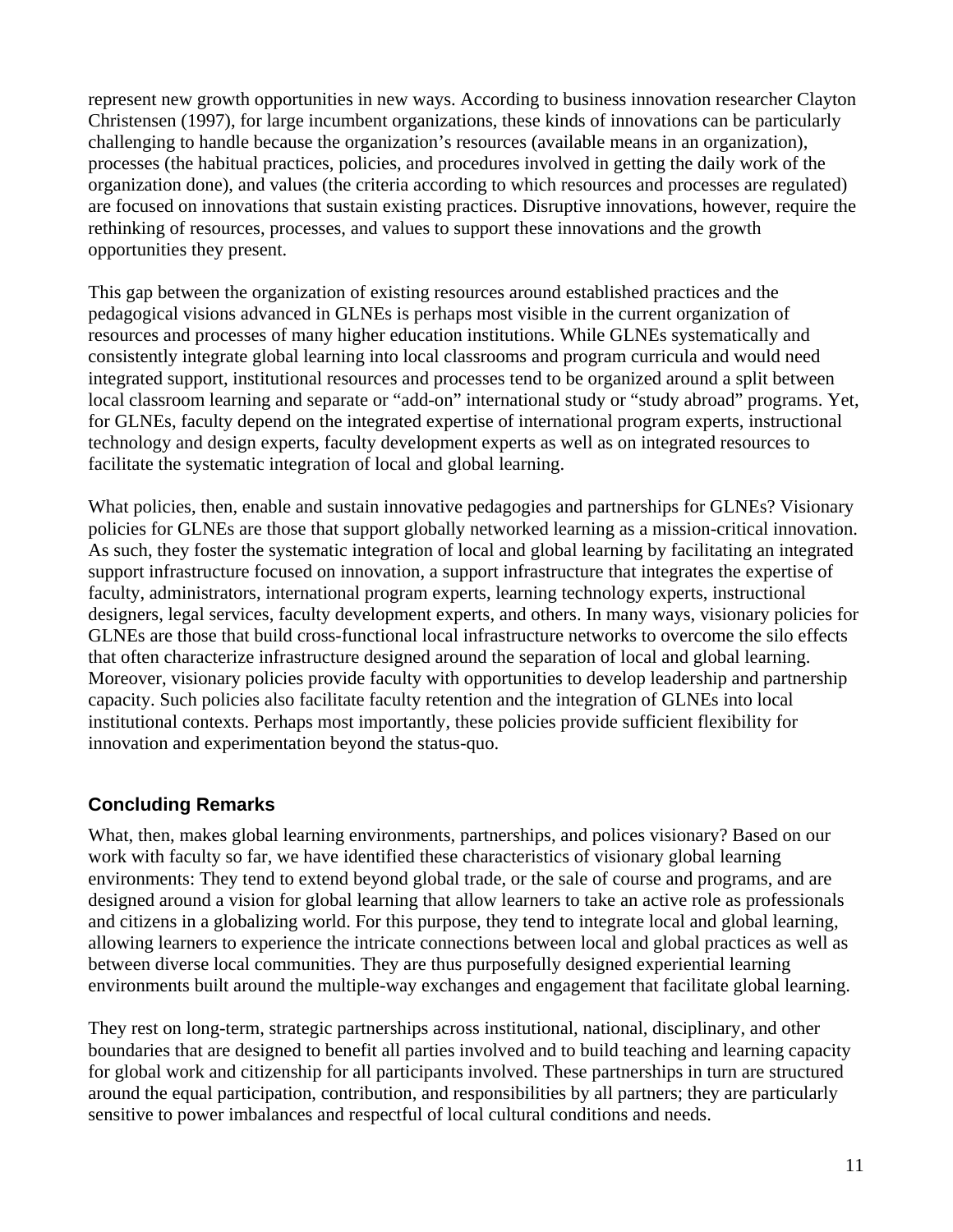Finally, visionary global learning environments are designed for sustainability and are thus tightly integrated into local programs and institutions as mission-critical innovations in the context of globalization. As such, they are facilitated by policies that foster the integration of local and global learning promoted by these learning environments and that provide the necessary support and leadership capacity faculty need in order to develop and sustain them. Most importantly, these policies encourage and foster innovation to allow faculty—in the famous words of former New York Ranger Wayne Gretzky—to play not where the puck currently is, but "where the puck is going to be." In higher education, the puck is most certainly going to be with globally networked learning, for which the SUNY COIL Center is laying the foundation.

#### **References**

Altbach, P. (2004a, March/April). Higher education crosses borders. *Change 36*, 18-25.

- Altbach, P.G. (2004b). Globalisation and the university: Myths and realities in an unequal world. *Tertiary Education and Management*, *10* (1), 3-25.
- Apple M., Kenway, J., & Singh, M. (Eds.) (2005). *Globalizing education: Policies, pedagogies, & politics.* New York: Peter Lang.

Apple, M. (2004). *Ideology and curriculum*. New York: Routledge Falmer.

- Barrow, C. W., Didou-Aupetit, & J. Mallea. (2003). *Globalisation, trade liberalisation, and higher education in North America : The emergence of a new market under NAFTA?* New York: Springer.
- Bassett, R. M. (2006). The WTO and the university : globalization, GATS, and American higher education. New York: Routledge.
- Benkler, Y. (2006). *The wealth of networks: How social production transforms markets and freedom*. New Haven: Yale University Press.
- Breton, G., & Lambert, M. (Eds.) (2004). *Universities and globalization: Private linkages, public trust*. Paris: Economica.
- Burbules, N., & Torres, C. A. (Eds.) (2000).*Globalization and education: Critical perspectives*. New York: Routledge.
- Carr-Chellman, A. A. (Ed.) (2004). *Global perspectives on e-learning: Rhetoric and reality*. Thousand Oaks, CA: Sage.
- Christensen, C. M. (1997). The innovator's dilemma: When new technologies cause great firms to fail. Boston, MA: Harvard Business School Press.
- Christensen, C. M., Anthony, S. D., & Roth, E. A. (2004). Seeing what's next: Using the theories of innovation to predict industry change. Boston, MA: Harvard Business School Press.
- Coatsworth, J. H. (2004). Globalization, growth, and welfare in history. In M. M. Suárez-Orozco & D. B. Qin-Hilliard (Eds.), *Globalization: Culture and education in the new millennium* (pp. 38-55). Berkeley, CA: U of California Press.
- Currie, J., et al. (Eds.) (2003). *Globalizing practices and university responses: European and Anglo-American Differences*. Westport, CT: Praeger.
- Dewey, J. (1961). *Democracy and education: An introduction to the philosophy of education*. New York: MacMillan.
- Gaynor, G. H. (2002). *Innovation by design*. New York: Amacom, American Management Association.
- Herrington, T. & Tretyakov, Y. (2005). The Global Classroom Project: Troublemaking and Troubleshooting. In K. Cargile Cook, & K. Grant-Davie (Eds.), *Online education: Global questions, local answers* (pp. 267-283). Amityville, NY: Baywood.
- Jameson, F., & Miyoshi, M. (Eds.) (1998). *The cultures of globalization.* Durham, NC: Duke University Press.